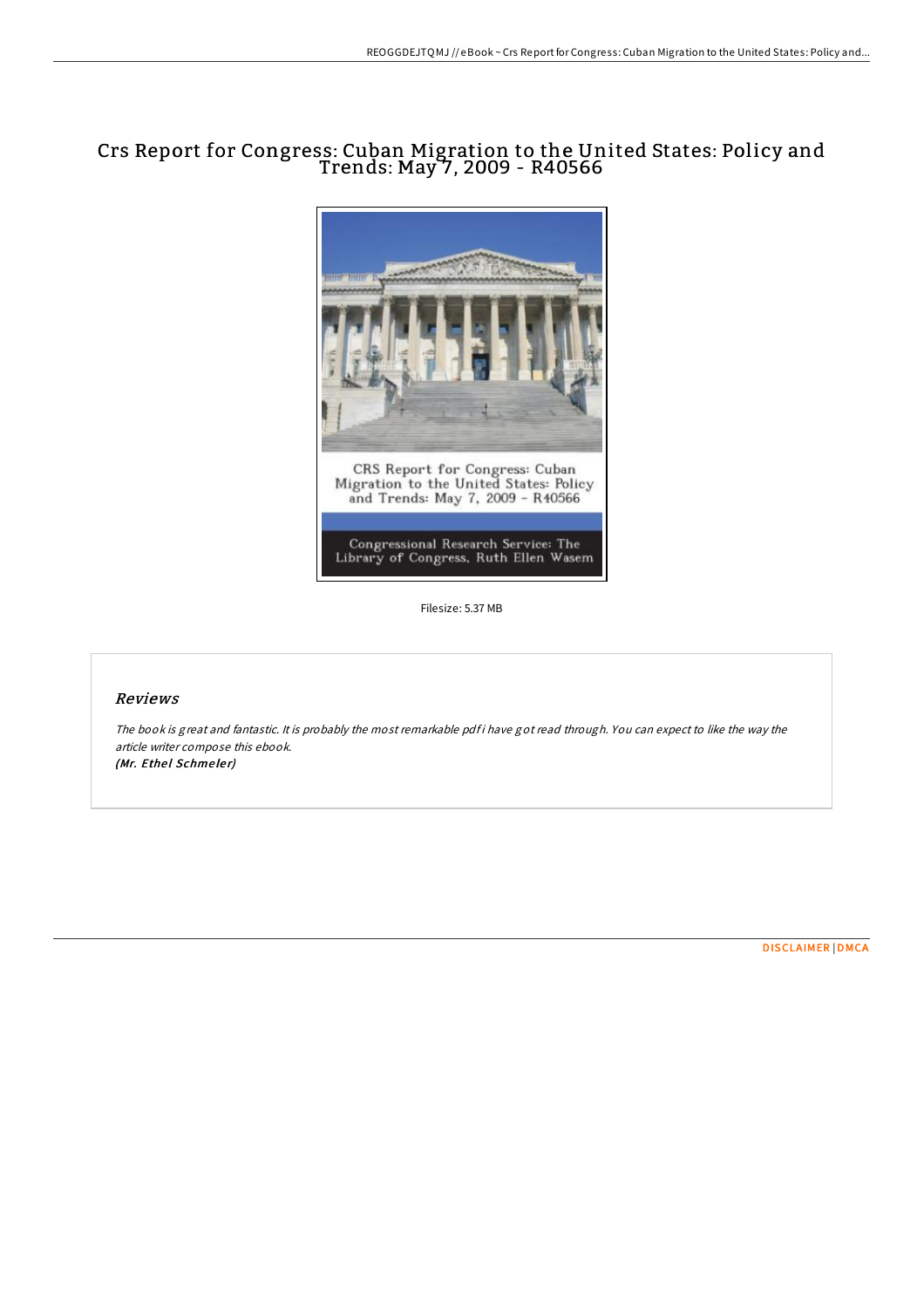### CRS REPORT FOR CONGRESS: CUBAN MIGRATION TO THE UNITED STATES: POLICY AND TRENDS: MAY 7 , 2009 - R40566



To download Crs Report for Congress: Cuban Migration to the United States: Policy and Trends: May 7, 2009 - R40566 eBook, you should follow the hyperlink under and download the file or have accessibility to other information which are in conjuction with CRS REPORT FOR CONGRESS: CUBAN MIGRATION TO THE UNITED STATES: POLICY AND TRENDS: MAY 7, 2009 - R40566 book.

Bibliogov, United States, 2013. Paperback. Book Condition: New. 246 x 189 mm. Language: English . Brand New Book \*\*\*\*\* Print on Demand \*\*\*\*\*.Many of the issues surrounding Cuban migration are unique but not new. Normal immigration from Cuba has been elusive since Fidel Castro came to power. Over the past 50 years, the practice of Cubans fleeing by boat to the United States has become commonplace, and at some points reached the levels of a mass exodus. Since the last upsurge of boat people in the mid-1990s, the United States and Cuba worked toward establishing safe, legal immigration, which includes returning migrants interdicted by the U.S. Coast Guard. These migration policies, however, are not without critics. The immigration of Cubans to the United States has increased since 1995, although the actual admission numbers have ebbed and flowed over this period. Cuba consistently ranks among the top 10 source countries for legal permanent residents (LPRs). Cuba ranked fifth as a top immigrant-sending countryafter Mexico, China, India, and the Philippinesin FY2008. A total of 49,500 Cubans became LPRs in FY2008. U.S. Coast Guard interdictions of Cubans have fluctuated since the mid-1990s, yet the general trend has moved upward. Cuban interdictions reached a 12-year high of 2,868 in FY2007. In FY2008, the U.S. Coast Guard reported 2,199 Cuban interdictions. Similarly, U.S. Border Patrol apprehensions of .

Read Crs Report for Congress: Cuban Migration to the United States: Policy and Trends: May 7, 2009 - [R40566](http://almighty24.tech/crs-report-for-congress-cuban-migration-to-the-u.html)  $\mathbf{B}$ **Online** 

 $\Box$  Download PDF Crs Report for Congress: Cuban Migration to the United States: Policy and Trends: May 7, 2009 -[R40566](http://almighty24.tech/crs-report-for-congress-cuban-migration-to-the-u.html)